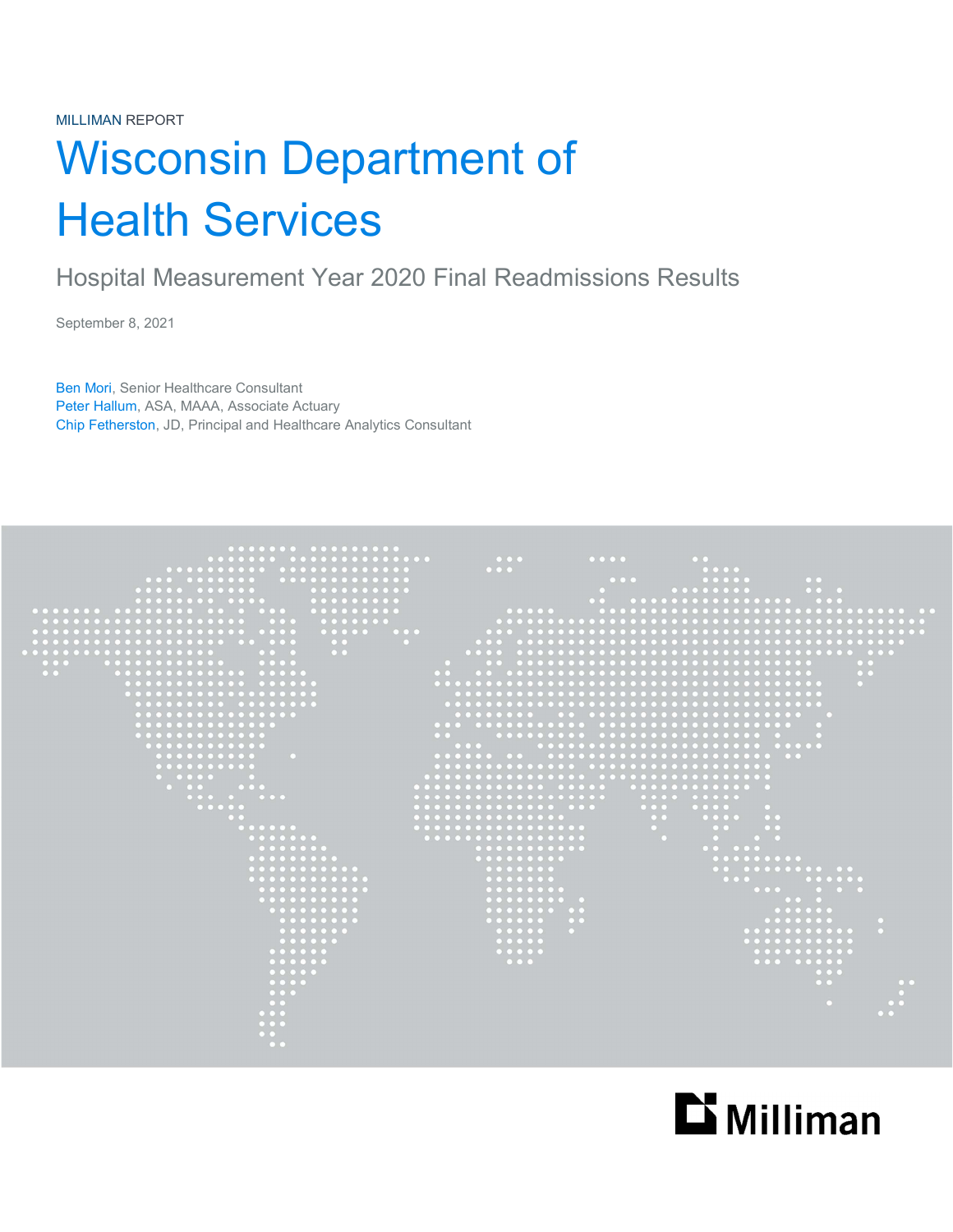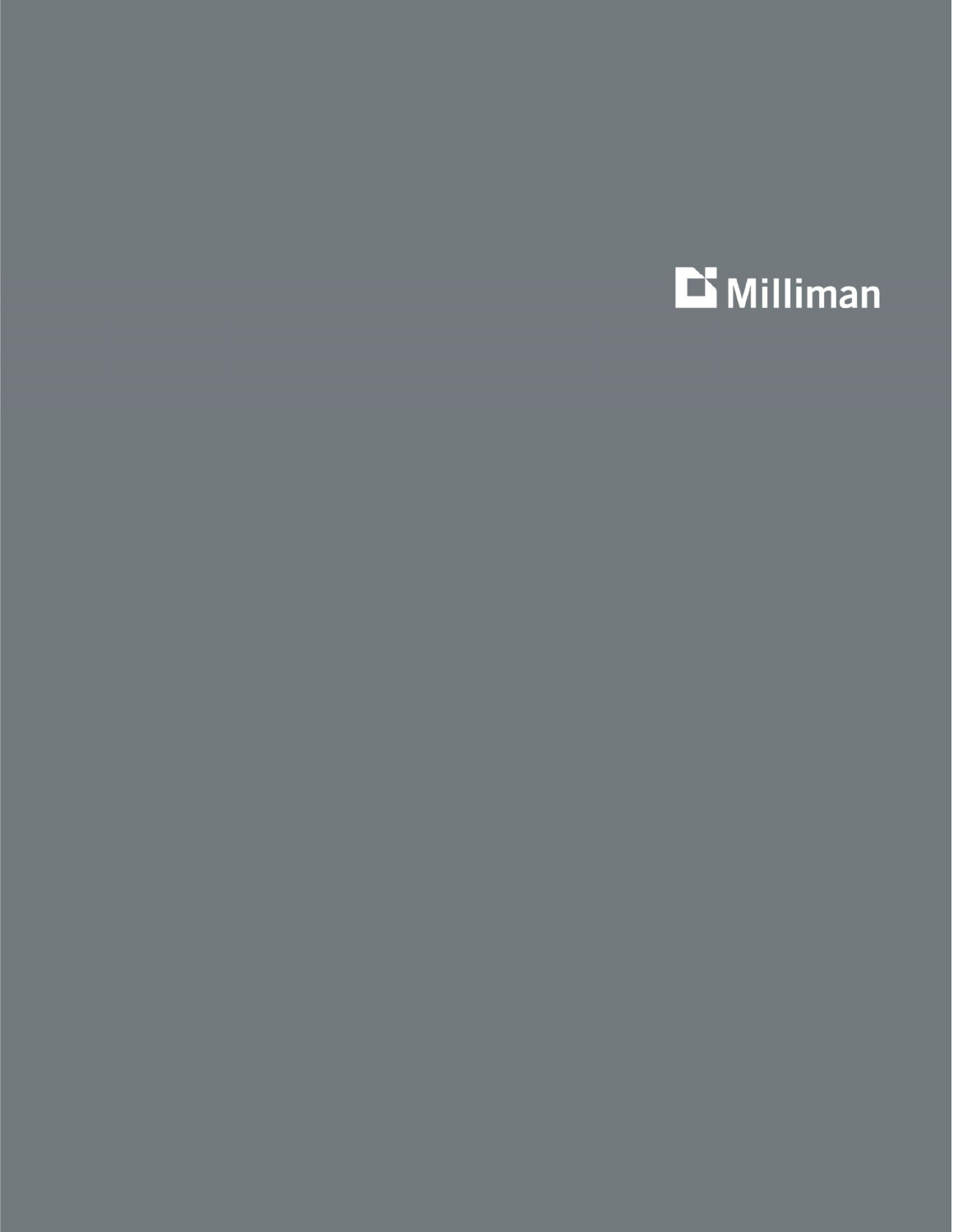## **Table of Contents**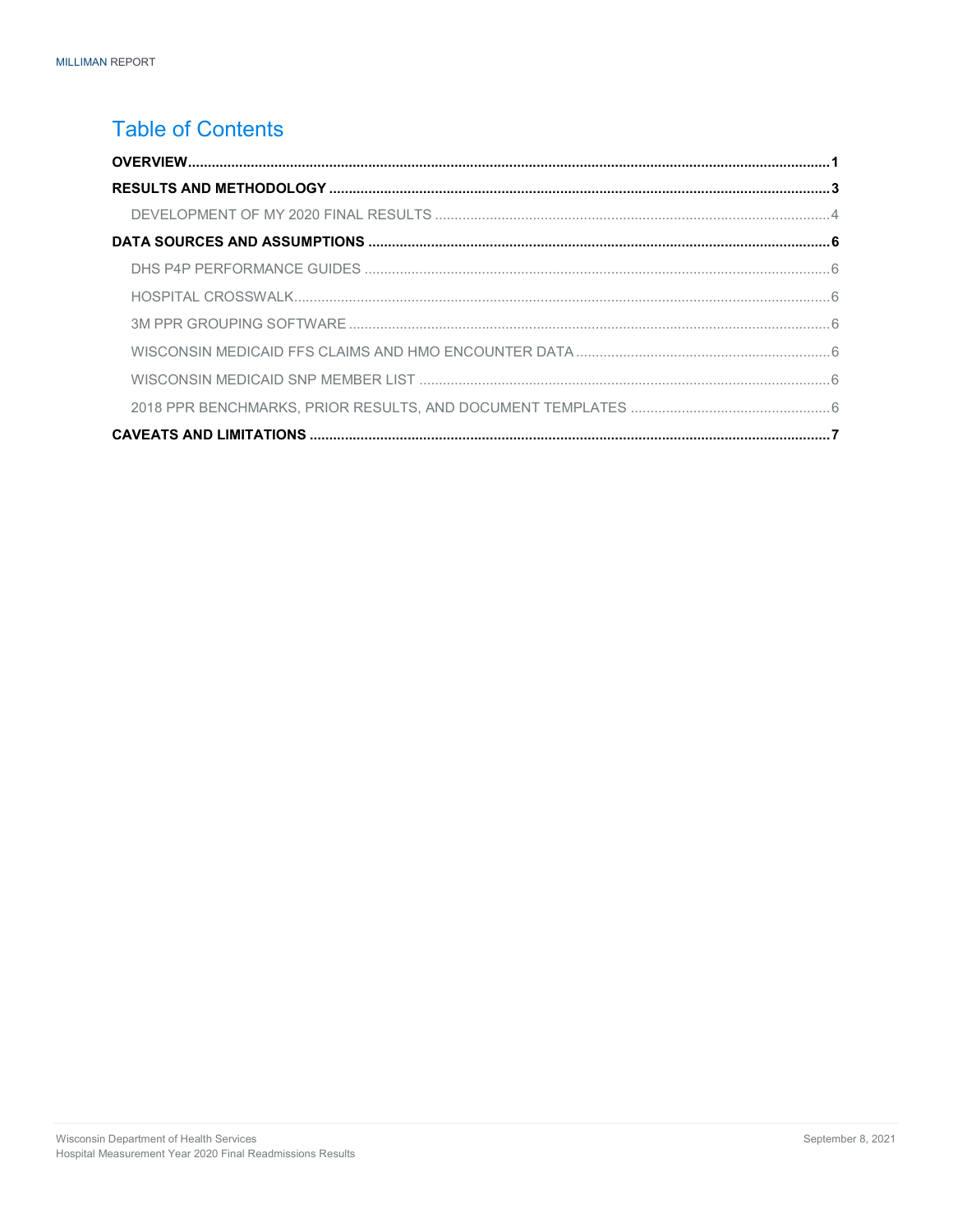## **Overview**

The Wisconsin Department of Health Services (DHS) has engaged Milliman to provide inpatient hospital readmission analyses in support of DHS' Medicaid fee-for-service (FFS) hospital pay-for-performance (P4P) program and Health Maintenance Organization (HMO) quality initiatives for measurement year (MY) 2020. These analyses were conducted using the 3M™ Potentially Preventable Readmissions (PPR) grouping software and Wisconsin Medicaid FFS claims data and HMO encounter data. This report describes the MY 2020 final Medicaid PPR analyses of readmissions by hospital and by FFS and by managed care Badger Care Plus (BCP) and Supplemental Security Income (SSI) populations. The HMO MY 2020 readmissions results produced for these analyses represent final MY 2020 PPR analyses used for quality payment program purposes. The services provided for this project were performed under the signed contract between Milliman and DHS effective February 3, 2021.

Per 3M, the PPR software identifies "a readmission within a specified time interval that is determined to be clinically related to a previous admission and potentially preventable."1 The software identifies whether a readmission is clinically related to a prior admission for the same patient, regardless of whether the readmission occurred at the same hospital, based on the prior admission's diagnosis and procedure codes and the reason for readmission. For more information on the PPR software see the "3M™ Potentially Preventable Readmissions (PPR) Grouping Software" fact sheet.<sup>2</sup>

The DHS Medicaid quality payment programs related to the PPR analyses described in this report are performance measurements based on average rates of readmissions over time compared to statewide benchmarks (as opposed to a claim payment denial for an individual readmission). PPR analyses used for DHS' Medicaid quality payment programs are described as follows:

FFS hospital P4P program: DHS goal for its FFS hospital P4P program is "to promote and recognize high quality patient care at all hospitals throughout Wisconsin."<sup>3</sup> For MY 2020, DHS withheld 3% of inpatient FFS claim payments for in-state acute hospitals and out-of-state major border hospitals paid under All Patient Refined Diagnosis Related Groups (APR DRGs) with more than 25 qualifying admissions per year (averaged over two prior years) to create a hospital P4P payment pool.<sup>4</sup> Once MY 2020 claims data is reasonably mature, qualifying hospitals will receive incentive payments from the P4P payment pool based on their risk-adjusted readmission performance compared to calendar year (CY) 2018 statewide benchmarks.

In its FFS hospital P4P guide DHS stated that it aims to reduce the statewide FFS PPR rate by 7.5% for end of MY 2020. For more background, refer to DHS' "Wisconsin Medicaid Program Measurement Year (MY) 2020, 1/1/20 – 12/31/20 Hospital Pay-for-Performance (P4P) Guide."

 HMO quality initiative: DHS' Medicaid managed care quality initiative consists of multiple payment policies to incentivize HMOs to improve the measurable quality of care for Medicaid members in the BCP and SSI programs. DHS' HMO quality initiative includes a PPR program for BCP with the following stated goal:

To reduce [PPRs] for Wisconsin Medicaid served by HMOs. Excess readmission chains relative to benchmarks suggest an opportunity to improve patient outcomes and to reduce costs through discharge planning, coordination across sites of service, and/or other improvements in the delivery of care.  $^5$ 

https://www.forwardhealth.wi.gov/WIPortal/content/Managed%20Care%20Organization/Quality\_for\_BCP\_and\_Medicaid\_SSI/pdf/ MY2020\_HMO\_Quality\_Guide.pdf.spage

<sup>1</sup> https://www.3m.com/3M/en\_US/health-information-systems-us/drive-value-based-care/patient-classification-methodologies/pprs/

<sup>2</sup> https://multimedia.3m.com/mws/media/849903O/3m-ppr-grouping-software-fact-sheet.pdf

<sup>3</sup> Wisconsin DHS, "Wisconsin Medicaid Program Measurement Year (MY) 2020, 1/1/20 – 12/31/20 Hospital Pay-for-Performance (P4P) Guide",

https://www.forwardhealth.wi.gov/wiportal/content/provider/medicaid/hospital/p4p\_guides/pdf/MY2020\_HospitalP4P\_Guide.pdf.spa ge

<sup>4</sup> Hospitals paid on a per-diem basis (psychiatric hospitals, rehabilitation hospitals, and long term acute care providers), hospitals with 25 or fewer qualifying admissions per year, and out-of-state non-border hospitals are excluded from the FFS P4P claim payment withhold.

<sup>&</sup>lt;sup>5</sup> Wisconsin DHS, "Wisconsin Department of Health Services (DHS) Division of Medicaid Services (DMS) HMO Quality Guide: Measurement Year 2020",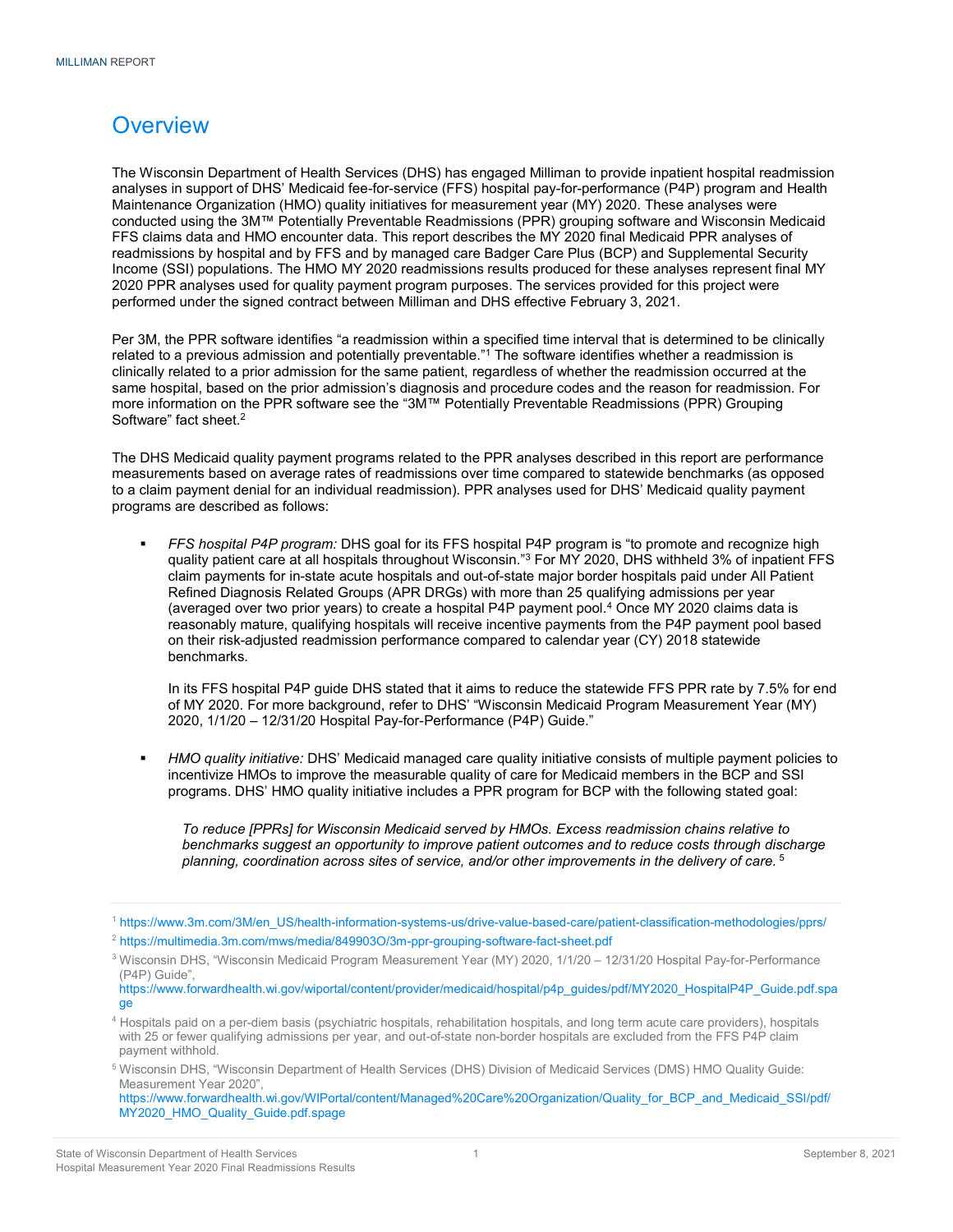For MY 2020, DHS established a funding pool for an upside only incentive payment (without penalties or capitation rate withholds) to be distributed among HMOs that meet their risk-adjusted readmission targets for the actual to benchmark ratio. HMOs that do not meet the target will not receive PPR incentive funds. HMOs may retain up to 15% of PPR incentive earned for their administrative expenses; remaining incentives must be shared with their providers, including hospital and non-hospital providers.

For more background, refer to DHS' "Wisconsin Department of Health Services (DHS) Division of Medicaid Services (DMS) HMO Quality Guide: Measurement Year 2020."<sup>6</sup>

The HMO MY 2020 readmissions results produced for these analyses represent final MY 2020 PPR analyses used for quality payment program purposes. Readers should reference DHS' MY 2020 FFS hospital P4P guide and appropriate 3M PPR documentation to understand the appropriate use of the information presented; this report should not be considered complete without the reader's reference to those documents.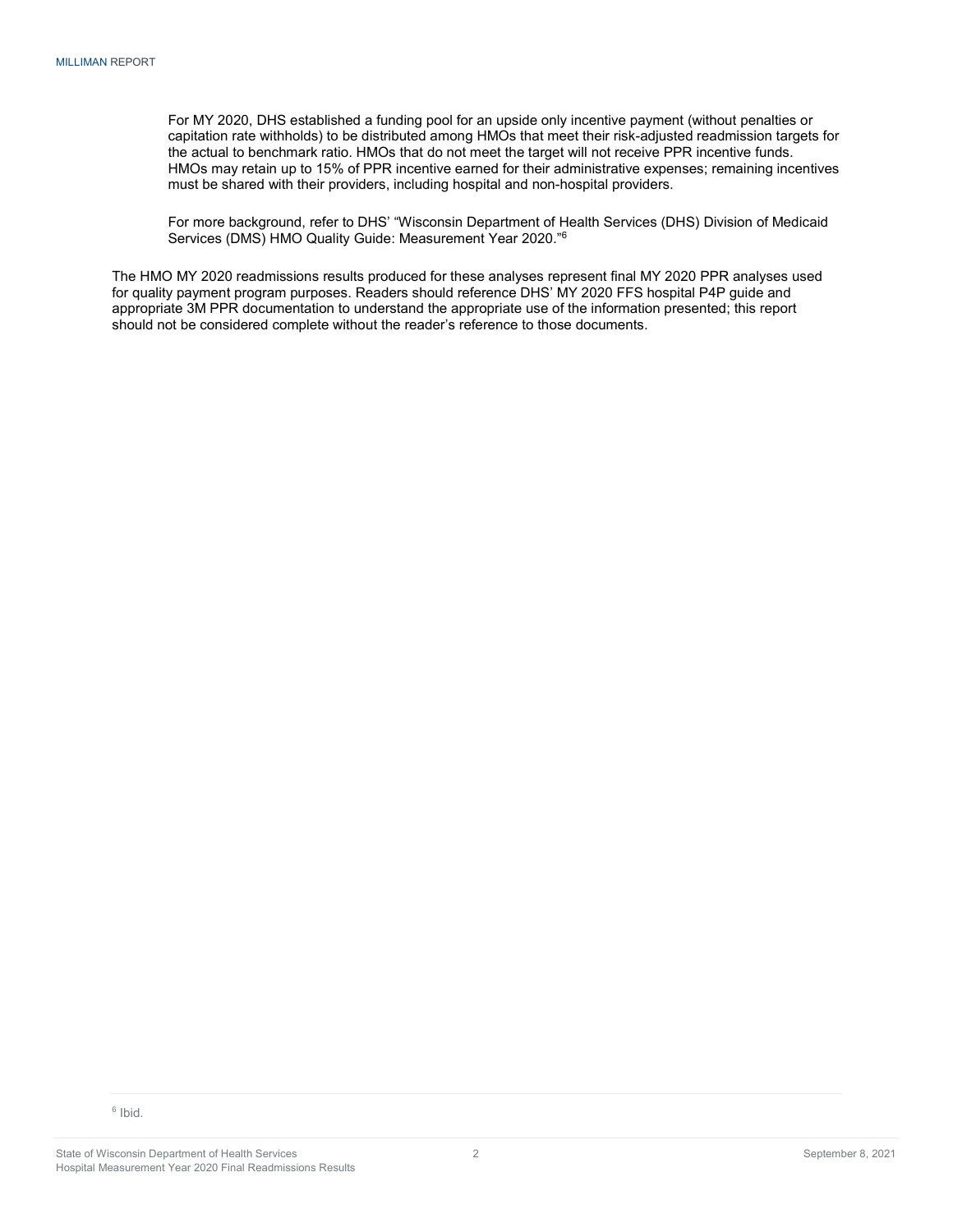## Results and Methodology

The MY 2020 final readmission results accompanying this report are based on Medicaid inpatient FFS claims and HMO encounter data received from DHS on July 31, 2021. These data include inpatient claims and encounters incurred between October 2019 and July 2021, paid through July 2021. We created an extract, transform, and load (ETL) process to combine these Medicaid inpatient claim and encounter header data into a single dataset. Once combined, we created necessary 3M PPR software input files, and executed the 3M PPR software using all inpatient claims and encounters from the DHS extract.

Per DHS P4P policy requirements, we processed the MY 2020 inpatient FFS claims and HMO encounter data, excluding Medicare crossovers claims, using 3M PPR software version 34 with a 30-day readmission time window. Upon successful completion of the software and assignment of the PPR grouper output, we reviewed the results for completeness and excluded records rejected by the 3M-PPR business rules. We augmented the cleansed 3M PPR results with necessary identifiers to develop exhibits and conduct further analyses. These identifiers include, but are not limited to, Medicaid population, facility name, and benchmark category. Finally, we created extracts in support of the exhibits accompanying this report, excluding records that did not match a Medicaid population<sup>7</sup> or facility of focus.

PPR grouper output relied upon included version 34 APR DRGs and secondary mental health status<sup>8</sup>, and key flag fields needed to identify "index admissions" (the initial admission in a "chain" of readmissions), subsequent related PPRs, "only admissions" (without subsequent PPRs), and other admissions excluded from the readmission measurements by the 3M PPR algorithm.<sup>9</sup> The MY 2020 readmission rate analysis included initial admissions in readmission chains that began in CY 2020 (even if the readmissions occurred in CY 2021), and excluded readmissions that occurred in CY 2020 where the initial admission in the chain began in CY 2019. The MY 2020 readmission rate analysis also excluded Special Needs Plans (SNP) patients identified by DHS.

For validation purposes, the results of this process were compared to DHS' prior MY 2020 third quarter PPR analyses developed by DHS' prior contractor. We were generally able to reconcile the results to the prior analyses, with minor differences mainly attributed to the MY 2020 final PPR analyses including more claim runout than the previously published MY 2020 analyses.

For each hospital we calculated MY 2020 readmission rates by population (FFS, BCP, and SSI) by dividing index admissions by "qualifying admissions" (the sum of index admissions and only admissions). We also calculated of hospital's benchmark readmission rates by applying 2018 readmission rates to the MY 2020 hospital utilization. For FFS, DHS had a MY 2020 goal of a 7.5% reduction in readmission rates compared to the 2018 benchmark; as such we calculated both "full" benchmark readmission rates (at 100% of the 2018 benchmark) and "target" benchmark readmission rates (at 92.5% of the 2018 benchmark).

Statewide aggregate MY 2020 readmission rates are summarized in Table 1 below.

#### TABLE 1 – MY 2020 STATEWIDE READMISSION RATES BY POPULATION

| <b>MY 2020 FFS Readmission Rates</b>                                                 | Qualifying<br><b>Admissions</b> | Index<br><b>Admissions</b><br>(PPR Chain) | <b>Readmission</b><br>Rate |  |  |
|--------------------------------------------------------------------------------------|---------------------------------|-------------------------------------------|----------------------------|--|--|
| <b>FFS</b>                                                                           |                                 |                                           |                            |  |  |
| MY 2020 FFS actual readmission rate                                                  | 26.054                          | 2.015                                     | 7.73%                      |  |  |
| MY 2020 FFS full benchmark readmission rate<br>(based on 100% of 2018 benchmarks)    | 26,054                          | 1.890                                     | 7.25%                      |  |  |
| MY 2020 FFS target benchmark readmission rate<br>(based on 92.5% of 2018 benchmarks) | 26,054                          | 1.748                                     | 6.71%                      |  |  |

 $^7$  The MY 2020 readmissions analysis excludes 354 admissions where the population program could not be identified.

<sup>8</sup> Secondary mental health status is assigned by the PPR software and used to identify and account for the differing rates of readmissions occurring for these individuals. Secondary mental health status is not used when assessing the rate of readmissions for behavioral health-related admissions.

<sup>9</sup> See the PPR documentation for a listing of the classifications of inpatient stays performed by this software.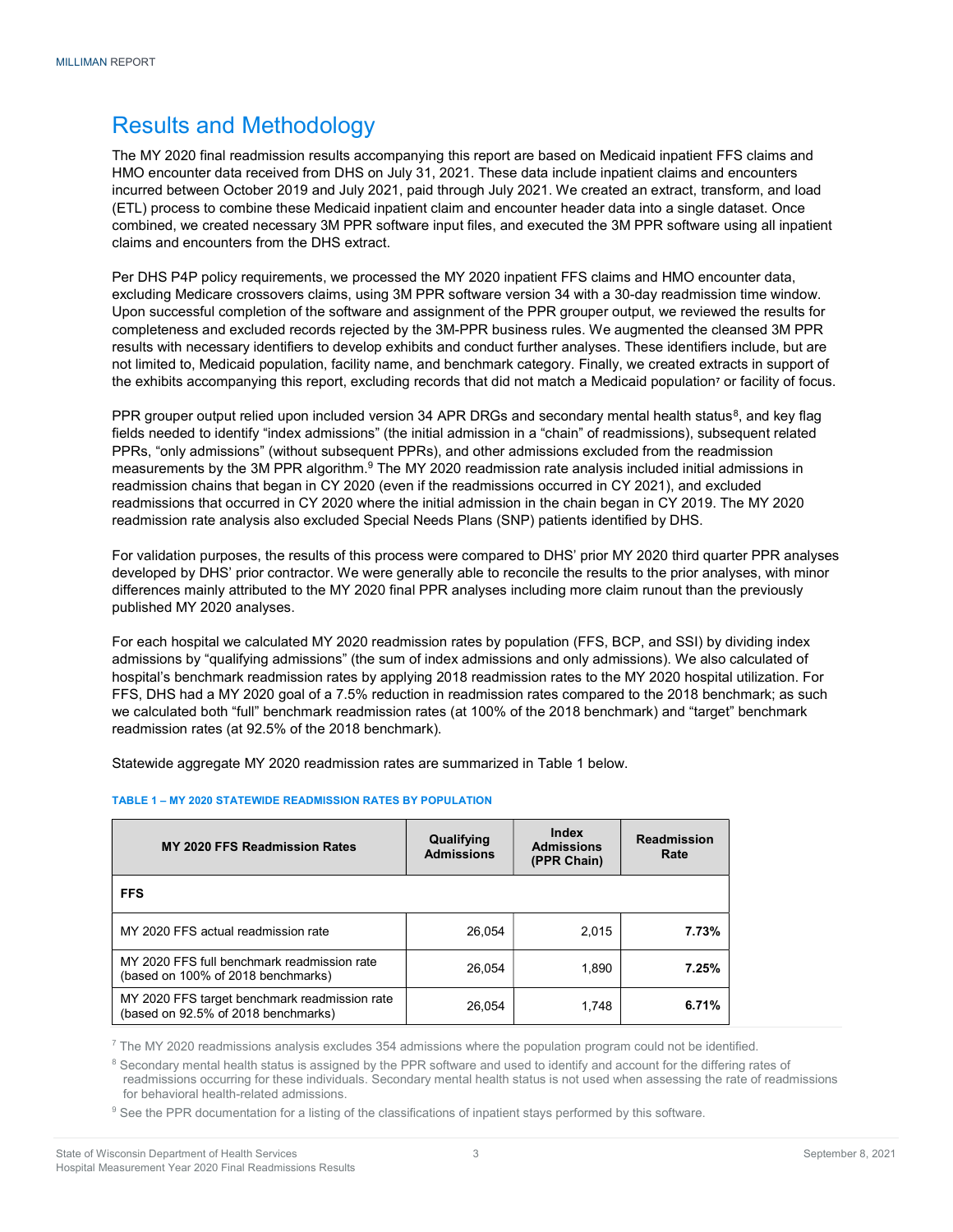| MY 2020 FFS Readmission Rates                                                     | Qualifying<br><b>Admissions</b> | Index<br><b>Admissions</b><br>(PPR Chain) | <b>Readmission</b><br>Rate |  |  |
|-----------------------------------------------------------------------------------|---------------------------------|-------------------------------------------|----------------------------|--|--|
| <b>Managed Care BCP</b>                                                           |                                 |                                           |                            |  |  |
| MY 2020 BCP actual readmission rate                                               | 62,222                          | 2,689                                     | 4.32%                      |  |  |
| MY 2020 BCP full benchmark readmission rate<br>(based on 100% of 2018 benchmarks) | 62,222                          | 2,495                                     | 4.01%                      |  |  |
| <b>Managed Care SSI</b>                                                           |                                 |                                           |                            |  |  |
| MY 2020 SSI actual readmission rate                                               | 6.716                           | 778                                       | 11.58%                     |  |  |
| MY 2020 SSI full benchmark readmission rate<br>(based on 100% of 2018 benchmarks) | 6,716                           | 736                                       | 10.95%                     |  |  |

As shown Table 1, MY 2020 statewide aggregate actual readmission rates slightly exceeded the benchmarks for each population. MY 2020 inpatient hospital utilization, service mix, and practice patterns were significantly impacted by the COVID-19 pandemic. Given the effect of the public health emergency (which was not reflected in the 2018 benchmark data), DHS may need to further review of post-2020 experience to evaluate long-term trends in Wisconsin Medicaid hospital readmission rates.

Note that hospital P4P program payments will be based on each hospital's readmission performance relative to its own benchmark readmission rates (as opposed to the statewide aggregate average readmission rate).

#### DEVELOPMENT OF MY 2020 FINAL RESULTS

After the ETL and PPR grouping process, we summarized MY 2020 data for the purposes of producing hospital and HMO-specific reports based on the requirements specified in the DHS MY 2020 hospital and HMO P4P guides. Per DHS's direction, we summarized the PPR analyses for reporting purposes as follows:

- 1. MY 2020 data was summarize and as follows:
	- a. Program FFS, BCP, or SSI
	- b. Attributed facility the hospital at which an admission occurred or, for PPRs, the facility at which the attributed initial admission (start of the readmission chain) occurred
	- c. APR DRG based on the PPR grouping software assignment
	- d. Admission type based on PPR grouping software flag fields:
		- i. Initial admissions an initial inpatient admission for a patient where there was a subsequent PPR within 30 days (the start of a "readmission chain" of admissions)
		- ii. PPRs readmission that was potentially preventable within 30 days of an initial admission or another PPR, part of a readmission chain
		- iii. Only admissions admissions without a subsequent PPR within 30 days
		- iv. Excluded admissions admissions not counted as initial admissions, PPRs, or only admissions (e.g. cases where the patient expired or for clinically complex cases)
	- e. Secondary mental health status based on the PPR grouping software assignment (used for benchmarking purposes)
- 2. MY 2020 data summaries include the following totals:
	- a. Count of admissions by the admission types and variables listed above
	- b. Reported allowed dollars by the admission types and variables listed above
	- c. Summary of benchmark PPR chains and benchmark readmission rates, both at 100% of the 2018 benchmark readmission rates at 92.5% of the 2018 rates (per DHS' goal of reducing readmissions by 7.5% by the end of MY 2020).

The readmissions reporting is focused on initial admissions, only admissions, qualifying admissions (the sum of initial and only admissions), and the rate of PPR chains as a percent of qualifying admissions (i.e., the count of initial admissions divided by the count of qualifying admissions). Financial values associated with these admission types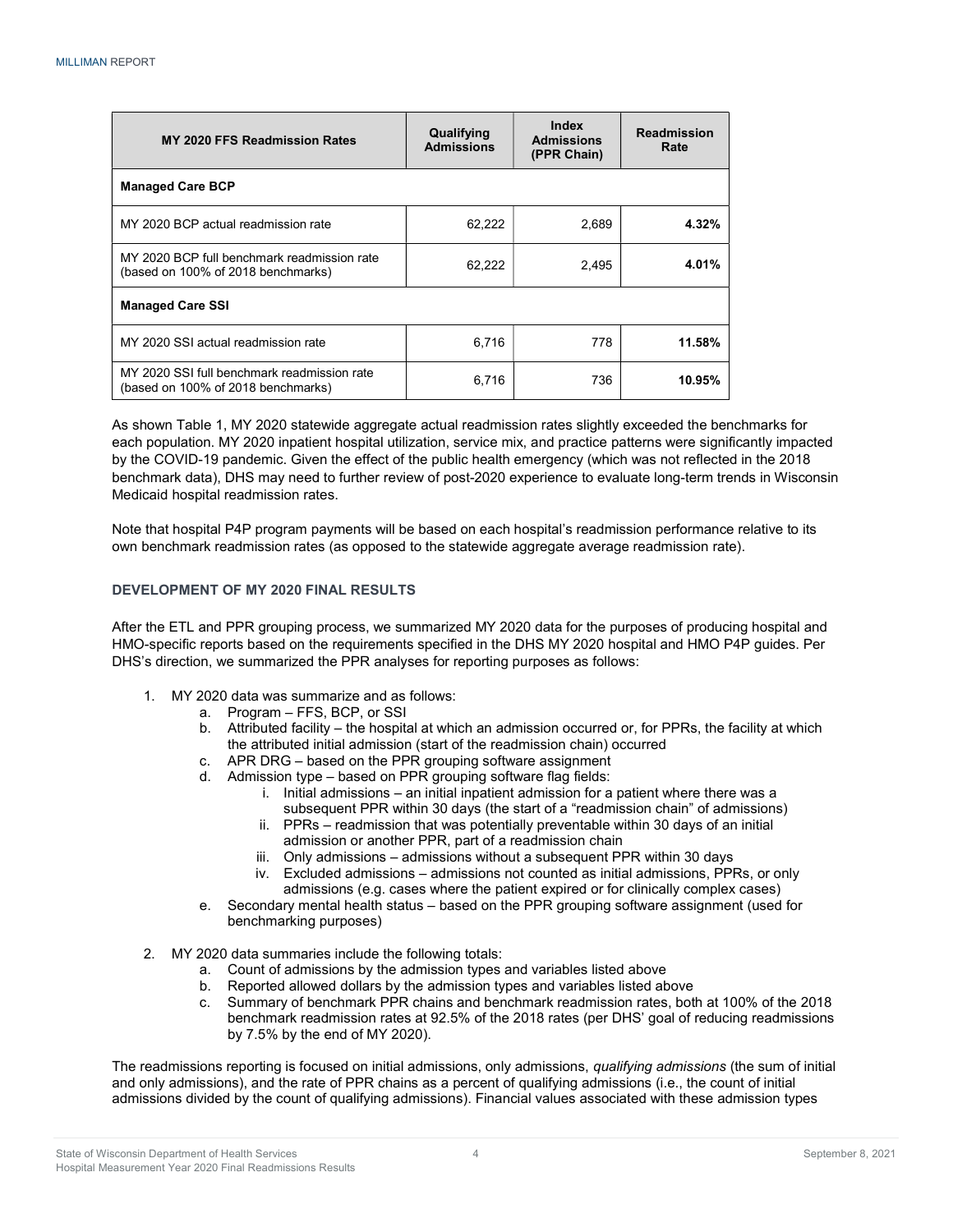are also included the analyses (e.g. the average allowed dollar cost of a PPR chain). For more information about the types of admissions identified by the PPR software and their definitions, please see pages 5 and 6 of the Hospital P4P Guide and page 19 of the HMO P4P Guide.

Per DHS' MY 2020 readmission policy requirements, in the PPR reporting we also compared MY 2020 PPR rates to benchmark values based on CY 2018 Medicaid experience developed by DHS' prior contractor.<sup>10</sup> CY 2018 PPR benchmark rates have been finalized by DHS, and were summarized at the APR DRG level, and included separate risk adjustments for pediatric patients, secondary mental health status, and behavior health DRGs. Milliman has relied on the validity and applicability of these CY 2018 benchmarks and has not audited or reconciled these results. To the extent this provided data is not accurate or is not complete, the values provided in this report may likewise be inaccurate or incomplete.

To calculate the benchmark PPR chains shown in the report, we first summarized the MY 2020 qualifying admission counts by program, hospital, APR DRG, adult/pediatric identification, secondary mental health status, and presence of behavior health DRG. We then multiplied the MY 2020 qualifying admission counts by the DHS' program-specific APR DRG benchmark PPR chain rate (based CY 2018 data), which produced a non-population adjusted PPR benchmark. We then adjusted the benchmark PPR chains by multiplying by the appropriate DHS pediatric and behavioral health population adjustment factor (also based CY 2018 data).

For a detailed description of the DHS requirements for our PPR analyses, including specifications for PPR calculations, comparison to CY 2018 benchmarks, and the basis for subsequent MY 2020 P4P payment calculations, refer to pages 10 and 11 in the Hospital P4P Guide (which illustrates the calculations required to develop the provided exhibits).

The hospital MY 2020 readmission reports accompanying this report consist of hospital-specific PDF summaries of admission types and benchmarks, separated by FFS, BCP, and SSI populations. Milliman has also developed Excelbased hospital-specific admission-level tables of each index admission and readmission identified by the PPR grouping software. This provides DHS and providers with the ability to track individuals through their PPR chain and review the services provided (as defined by the reported APR DRG) or to refer to their own claims data for more information about the PPR chain.

<sup>10</sup> DHS readmission policies for MY 2020 PPR reporting did not require a comparison to MY 2019 results.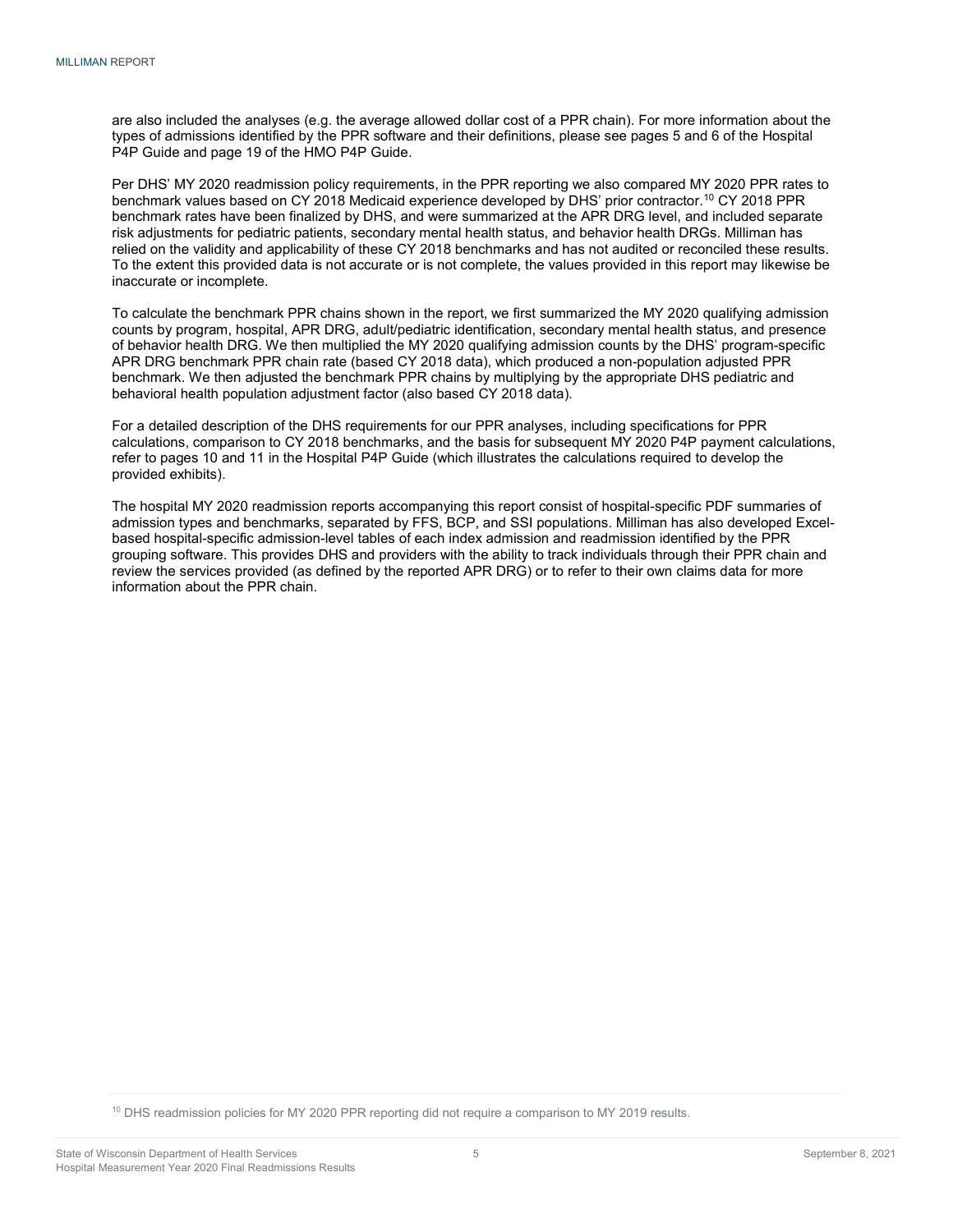## Data Sources and Assumptions

The MY 2020 final readmission results were developed using data from the sources described below.

#### DHS P4P PERFORMANCE GUIDES

The MY 2020 FFS hospital and HMO P4P Guides were downloaded from the DHS website. These DHS documents describe the methodologies employed in our development of the PPR analysis of readmission rates, readmission payments, average readmission chain payments, and associated benchmark values. These DHS documents also describe the subsequent P4P payment calculations for the final MY 2020 readmissions analyses.

#### HOSPITAL CROSSWALK

Based on DHS' list of in-state and major border hospitals and hospital types, provided by DHS on March 11, 2021.

#### 3M PPR GROUPING SOFTWARE

3M™ PPR Grouping Software version 34 was used to process the Medicaid inpatient claims data provided by DHS. We relied on accurate processing by the software, reviewed the software output for reasonableness, but did not audit the results.

For the purposes of our analyses, the software uses sorted detailed inpatient claims data as inputs and appends APR DRGs and admission type, among other outputs, to the claims data. These output fields, along with the other claims data information (such as reported allowed amounts), are the inputs for our analyses as outlined by the HMO and FFS P4P Guides.

#### WISCONSIN MEDICAID FFS CLAIMS AND HMO ENCOUNTER DATA

DHS provided Milliman with Medicaid inpatient hospital FFS claims and HMO encounter data used in these analyses on July 31, 2021. These claims included service dates during 2019 and 2020 and submitted through July 2021. We understand these claims were extracted by DHS' MMIS vendor. We reviewed the provided data for reasonableness and compared our results to those of the prior contractor for the overlapping periods of our analyses (when possible), but we did not audit the data provided by DHS.

#### WISCONSIN MEDICAID SNP MEMBER LIST

DHS provided Milliman with a Medicaid SNP member list on June 9, 2021 for exclusion from the readmission rate analysis.

#### 2018 PPR BENCHMARKS, PRIOR RESULTS, AND DOCUMENT TEMPLATES

DHS provided Milliman with its prior period PPR claims and encounter data processed by the prior PPR contractor, including MY 2019 and MY 2020 quarters 1-3 claims and encounter data processed under PPRs received from DHS on February 15, 2021, and MY 2018 PPR benchmark data received from DHS on March 12, 2021. Prior period PPR data did not include documentation for preprocessing, PPR software setting, post-processing, or data cleaning steps; as such our reliance upon these claims and encounter data are based on our assumptions and interpretations of available information. In addition, DHS provided Milliman its prior period quarterly readmission reports developed by the prior contractor for reference purposes on February 3-5, 2021.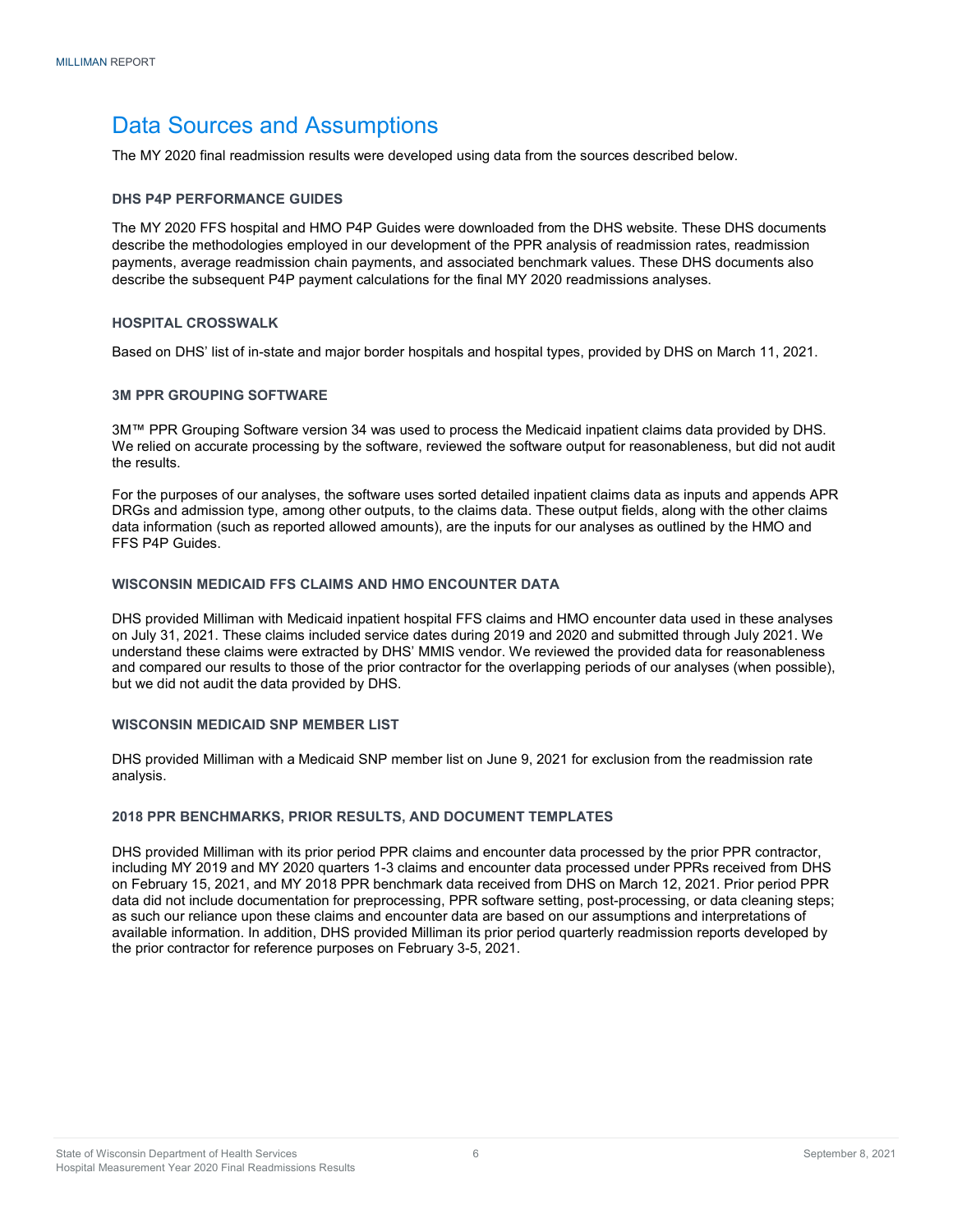## Caveats and Limitations

The services provided for this project were performed under the signed contract between Milliman and DHS effective February 3, 2021.

This report contains information produced, in part, by using the 3M™ Potentially Preventable Readmissions (PPR) software, which is proprietary computer software created, owned and licensed by 3M Company. All copyrights in and to the 3M Software are owned by 3M Company or its affiliates. All rights reserved.

The information contained in this report has been prepared for the State of Wisconsin Department of Health Services (DHS). We understand that this report may be shared with Wisconsin Medicaid hospitals. To the extent that the information contained in this correspondence is provided to any approved third parties, the correspondence should be distributed in its entirety. Any user of the data must possess a certain level of expertise in health care modeling that will allow appropriate use of the data presented.

Milliman makes no representations or warranties regarding the contents of this correspondence to third parties. Likewise, third parties are instructed that they are to place no reliance upon this correspondence prepared for DHS by Milliman that would result in the creation of any duty or liability under any theory of law by Milliman or its employees to third parties.

Milliman has developed certain models to estimate the values included in this report. The intent of the models is to provide hospitals and HMOs with final estimates of MY 2020 readmission rates relative to statewide benchmarks for informational purposes. We have reviewed the models, including their inputs, calculations, and outputs for consistency, reasonableness, and appropriateness to the intended purpose and in compliance with generally accepted actuarial practice and relevant actuarial standards of practice (ASOP).

The models rely on data and information as input to the models. We have relied upon certain data and information provided by CMS, 3M, Gainwell Technologies, Guidehouse, DHS, and DHS's provider and HMO partners for this purpose and accepted it without audit. To the extent that the data and information provided is not accurate, or is not complete, the values provided in this report may likewise be inaccurate or incomplete.

Milliman's data and information reliance includes the items outlined in the Data Sources and Assumptions section of this report. The models, including all input, calculations, and output may not be appropriate, and should not be use, for any other purpose.

This work does not represent a projection. Differences between our results and actual amounts depend on the extent to which future experience conforms to the assumptions made for these analyses. PPR analyses results may change from these estimates due to final DHS policy decisions. In addition, future PPR results will differ from these estimates due to a number of factors, including changes to medical management policies, enrollment, provider utilization and service mix, COVID-19-related impacts, and other factors.

The hospital MY 2020 readmissions results produced for these analyses represent final MY 2020 PPR analyses used for quality payment program purposes.

Guidelines issued by the American Academy of Actuaries require actuaries to include their professional qualifications in all actuarial communications. Peter Hallum is a member of the American Academy of Actuaries and meets the qualification standards for performing the analyses in this report.